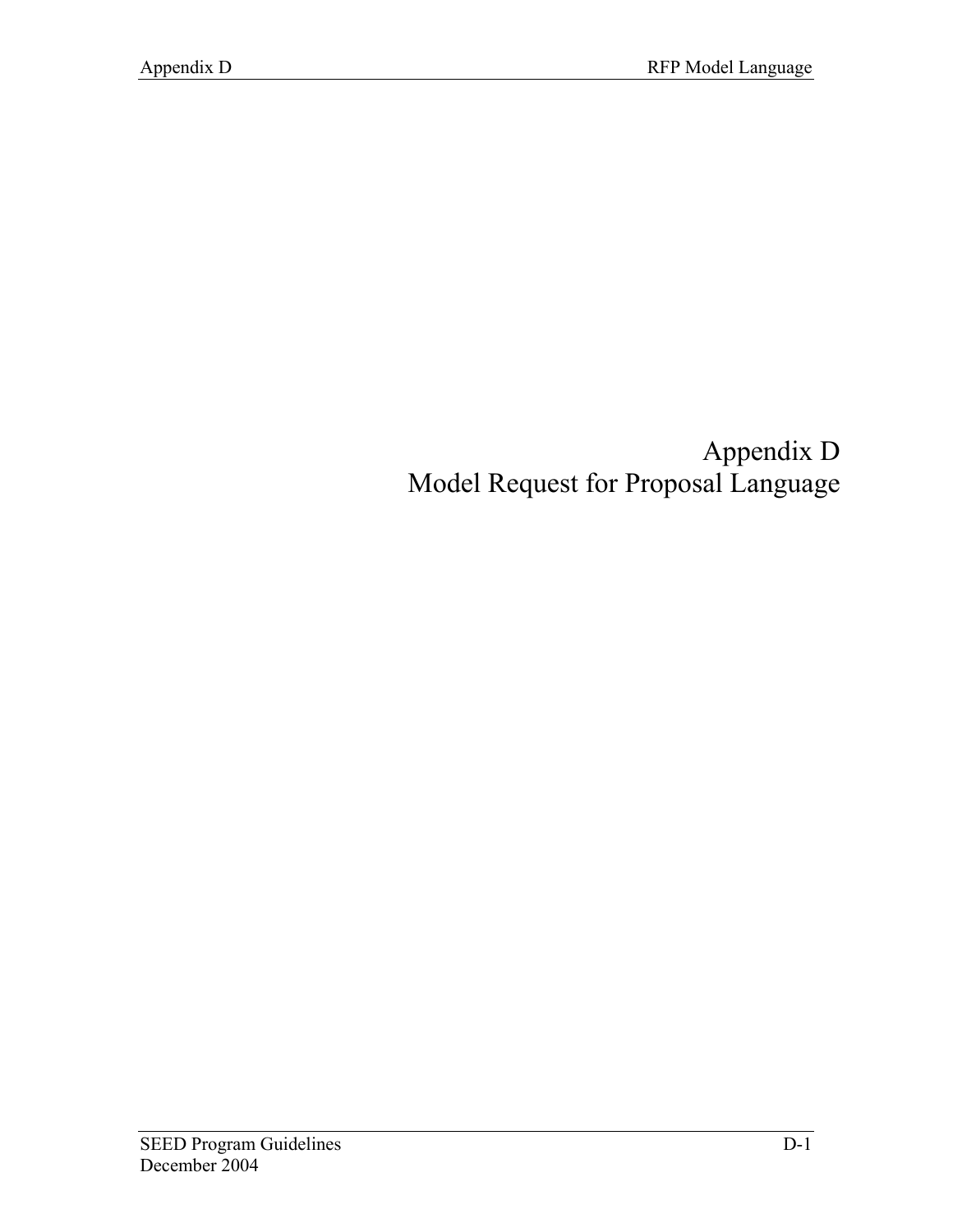The intent of the model request for proposal (RFP) language is to provide the Agency a description of contract services needed from the architecture and engineering (A&E) consultants to successfully implement the SEED program requirements. It is important the Agency include instructions of the SEED program requirements in the consultant's initial scope of services. The RFP is an early opportunity for the Agency to clearly define energy efficiency goals for their building project. This early notification allows for better communication and development of energy efficiency concepts. As a minimum, the RFP and the contract's Statement of Work needs to include references to:

- 1. Goal of 20%, or better than the state energy code
- 2. SEED process
- 3. Model of energy efficiency

The model RFP language for SEED program requirements is intended to be listed under **SUPPLEMENTAL SERVICES** as currently structured under DAS' STATE OF OREGON STANDARD PROFESSIONAL SERVICES CONTRACT, EXHIBIT A - SCOPE OF SERVICES.

It may also be useful to organize the model RFP language under the respective design phases: pre-design, schematic design, design development, construction documents. In this case, refer to SEED rules (Appendix B) for specific program steps, which are organized to parallel the typical design phases.

# **I. SUGGESTED RFP LANGUAGE**

The Contractor will be asked to design the new (list project name) building to minimize long-term operation and maintenance costs as outlined by the State Energy Efficient Design (SEED) program. The Contractor will be responsible for providing a design that reduces building energy use 20%, or more than the state energy code. Cost effective energy conservation measures will be identified and building design will serve as a model of energy efficiency.

The Oregon Department of Energy ("Department of Energy") will work with Agency and Contractor to accomplish SEED program compliance. It is the Contractor's responsibility to be familiar with SEED program rules, coordinate required meetings, provide SEED required plans and reports, furnish design documents and other support services necessary to the Agency to comply with the SEED rules. The SEED rules are described in the Department of Energy's publication of the SEED Program Guidelines, which are accessible at http://www.energy.state.or.us/SEEDhome.htm Contractors expected involvement is summarized below.

## *1. Coordination and Meetings*

Ensure early involvement so energy efficiency is an integral part of the building design. Schedule meetings to discuss the scope of the project and means of integrating SEED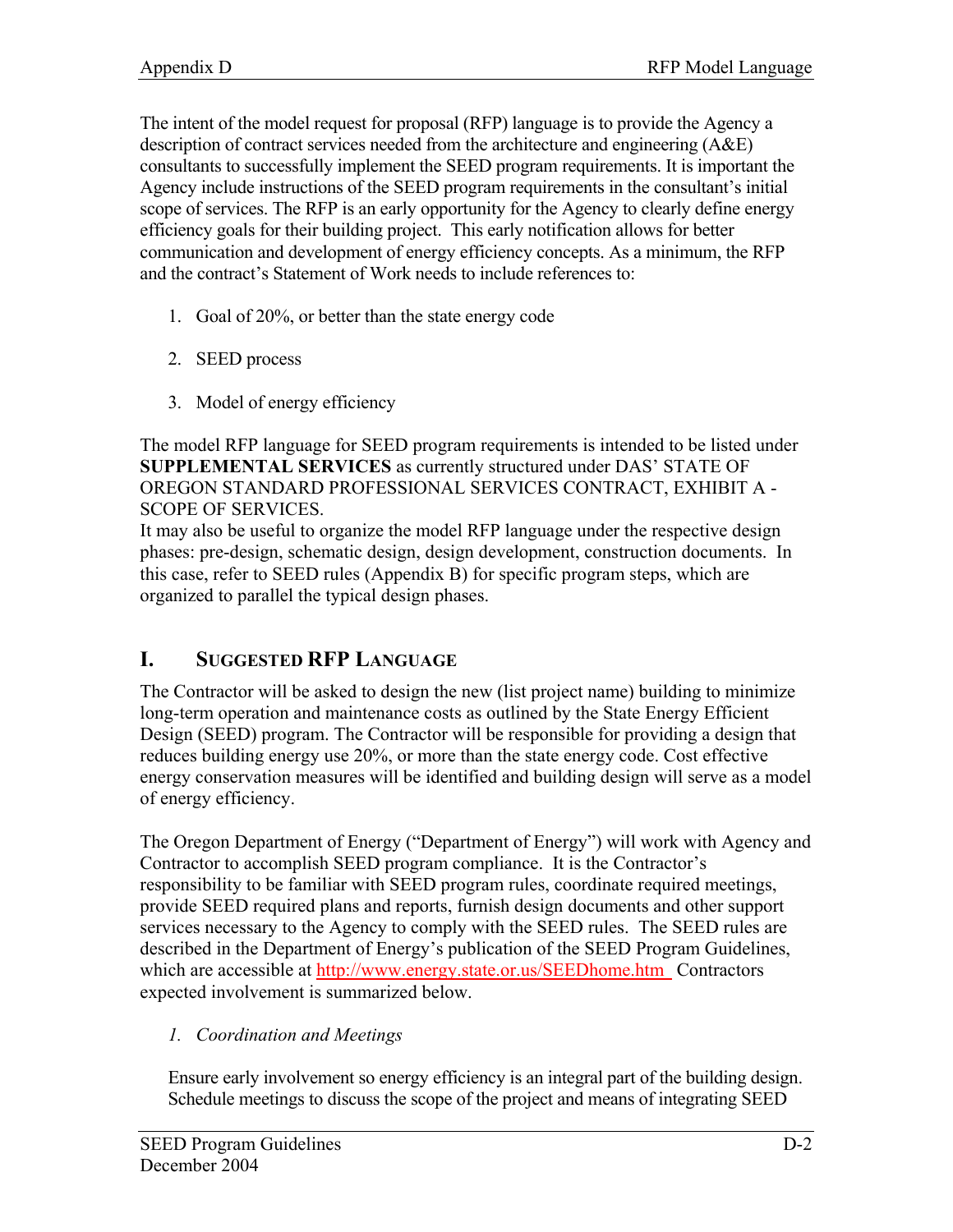program objectives. Designate staff person to coordinate SEED milestones with planned design schedule. Notify the Department of Energy of design team meetings that impact energy design. Provide copy of schedules, meeting notes, design documents and any other relevant work in progress to the Department of Energy.

#### *2. Identification of Energy Conservation Measures*

Contractor will provide Energy Analyst or will work with Agency's Energy Analyst who provides energy efficiency expertise, generates building energy model, and prepares SEED Energy Report. Contractor will designate staff person to coordinate with Energy Analyst. At the appropriate design point Contractor, Agency, Energy Analyst, and the Department of Energy will identify energy conservation measures (ECMs) applicable to the project design and consistent with project objectives. Contractor will assist Energy Analyst in filling out the SEED ECM checklist, which documents energy efficiency design intent. Contractor will perform research, investigate and reference checks on products and design concepts, which relate to potential ECMs.

#### *3. Design of Energy Conservation Measures*

Contractor will integrate ECMs requested by Agency into final building design by making the necessary design document changes. Contractor will be responsible for making all ECMs fully functional and perform to Agency's expectations. At Agency's directive, Contractor will assist Agency in developing an Energy Metering Plan and an Energy Systems Performance Verification Plan.

#### *4. Review of Design Documents*

Contractor shall provide the Department of Energy with 100% design development and 90% construction documents or when there is significant detail to verify that the ECMs are being successfully integrated into final construction documents and specifications. Contractor will make ECM design modifications based on Agency's agreement with the Department of Energy's review recommendations.

*5. Construction Overview*

Contractor shall ensure equipment submittals and requests for substitutions adhere to the ECM design intent.

## **II. SELECTION CRITERIA**

To help evaluate the Contractor's experience and skills in providing energy efficient building design, the following set of questions are suggested. Response to these questions should be reflected in scoring and selection of Consultant.